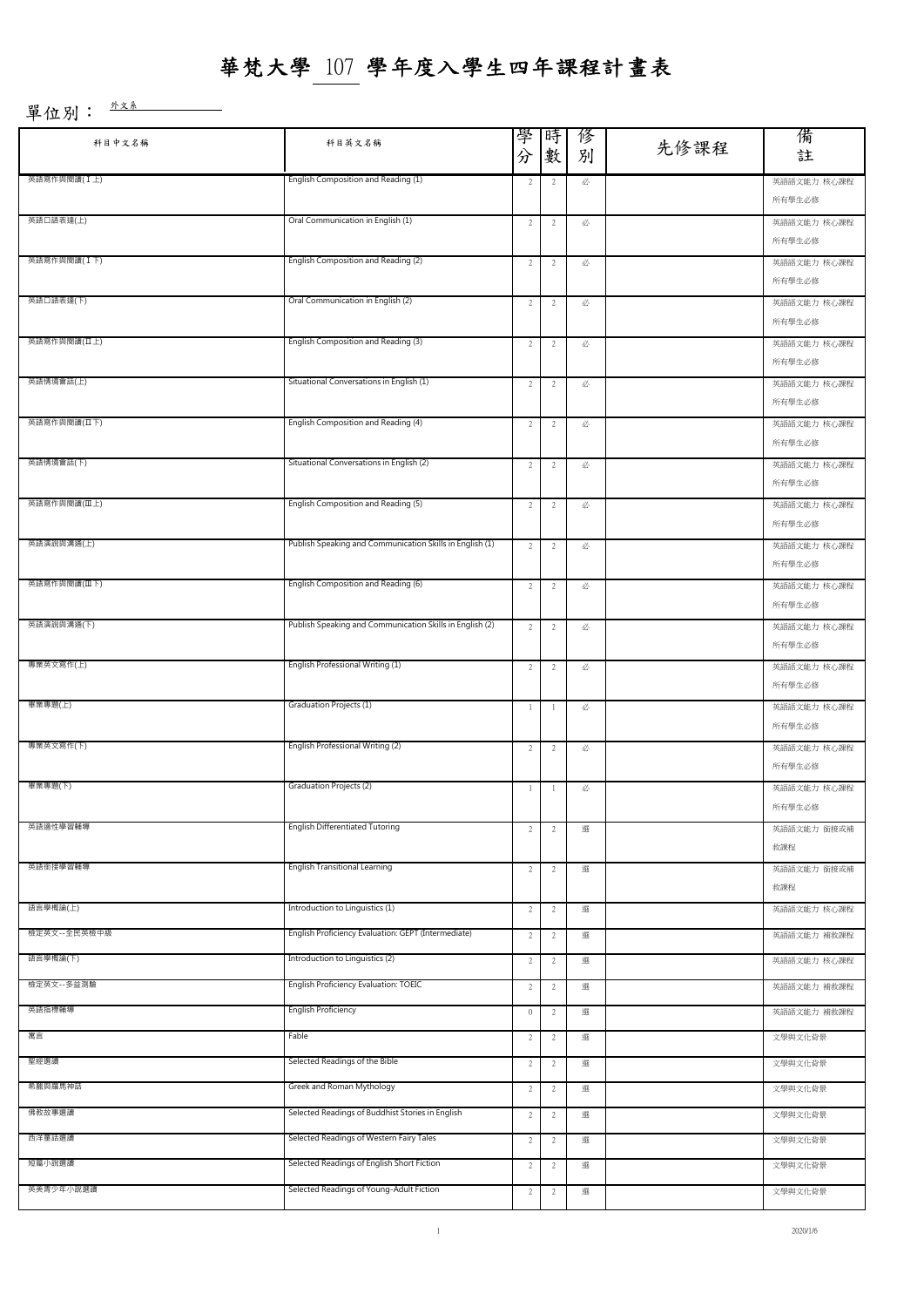| 科目中文名稱       | 科目英文名稱                                                 | 學<br>時<br>分<br>數 |                         | 俢<br>別 | 先修課程 | 備<br>註      |
|--------------|--------------------------------------------------------|------------------|-------------------------|--------|------|-------------|
| 文學作品導讀(上)    | Introduction to Literature (1)                         | $\overline{c}$   | $\overline{c}$          | 選      |      | 文學與文化背景     |
| 文學作品導讀(下)    | Introduction to Literature (2)                         | $\overline{c}$   | $\overline{c}$          | 選      |      | 文學與文化背景     |
| 電影與文學        | Film and Literature                                    | $\overline{c}$   | $\overline{c}$          | 選      |      | 文學與文化背景     |
| 英國文學概論(上)    | Introduction to English Literature (1)                 | $\overline{c}$   | $\overline{2}$<br>選     |        |      | 文學與文化背景     |
| 英國文學概論(下)    | Introduction to English Literature (2)                 | $\overline{c}$   | $\overline{2}$          | 選      |      | 文學與文化背景     |
| 美國文學(上)      | American Literature (1)                                | $\overline{c}$   | $\overline{c}$          | 選      |      | 文學與文化背景     |
| 美國文學(下)      | American Literature (2)                                | $\overline{c}$   | $\overline{c}$          | 選      |      | 文學與文化背景     |
| 觀光日語-日本文化初體驗 | Tourism Japanese: First Experience of Japanese Culture | $\overline{2}$   | $\overline{c}$          | 選      |      |             |
| 觀光日語-日本文化巡禮  | Tourism Japanese: Japanese Cultural Tour               | $\overline{c}$   | $\overline{2}$          | 選      |      |             |
| 法國文化         | French Culture                                         | $\overline{c}$   | $\overline{c}$          | 選      |      | 文學與文化背景     |
| 戲劇原理與劇本文創    | Drama Theory and Dramatic Writing                      | $\overline{c}$   | $\overline{c}$          | 選      |      | 文學與文化背景     |
| 女性文學         | Women's Literature                                     | $\mathbf{3}$     | $\overline{\mathbf{3}}$ | 選      |      |             |
| 童話與動畫        | Fairy Tales and Animations                             | $\mathbf{3}$     | $\overline{\mathbf{3}}$ | 選      |      |             |
| 全球化與文學(上)    | Globalization Study and Literature (1)                 | $\overline{c}$   | $\overline{2}$          | 選      |      | 文學與文化背景     |
| 全球化與文學(下)    | Globalization Study and Literature (2)                 | $\overline{c}$   | $\overline{2}$          | 選      |      | 文學與文化背景     |
| 電影研究概論       | The Introduction of Film Studies                       | $\overline{c}$   | $\overline{2}$          | 選      |      | 文學與文化背景     |
| 電影、性別與文化     | Film, Gender and Culture                               | $_{3}$           | $\overline{\mathbf{3}}$ | 選      |      | 文學與文化背景     |
| 美式英文之文化溝通能力  | Cultural Communicative Competence in American English  | $\overline{2}$   | $\overline{2}$          | 選      |      | 文學與文化背景     |
| 世界童話選讀       | Selected Readings of World Fairy Tales                 | $\overline{c}$   | $\overline{2}$          | 選      |      | 文學與文化背景     |
| 亞裔美國文化與認同    | Asian American Culture and Identity                    | $\overline{c}$   | $\overline{2}$          | 選      |      | 文學與文化背景     |
| 亞裔美國文化與種族    | Asian American Culture and Race                        | $\overline{c}$   | $\overline{c}$          | 選      |      | 文學與文化背景     |
| 電影分析實務       | Film Analysis in Practice                              | $\mathbf{3}$     | $\overline{\mathbf{3}}$ | 選      |      | 文學與文化背景     |
| 兒童文學         | Children Literature and Picture Books                  | $\overline{c}$   | $\overline{c}$          | 選      |      | 文學與文化背景     |
| 法國文學         | French Literature                                      | $\overline{c}$   | $\overline{c}$          | 選      |      | 文學與文化背景     |
| 詩與意境         | Poetry and Vision<br>2                                 |                  | 2                       | 選      |      | 文學與文化背景     |
| 電影類型概論       | Introduction to Film Genres                            | 3                | $\overline{z}$          | 選      |      | 乂学與乂化育景     |
| 神話原型與視覺藝術    | Mythological Archetypes and Visual Arts                | $\overline{c}$   | $\overline{c}$          | 選      |      |             |
| 中英翻譯(上)      | Chinese-English Translation (1)                        | $\overline{c}$   | $\overline{2}$          | 選      |      | 專業英文 (共同選修) |
| 中英翻譯(下)      | Chinese-English Translation (2)                        | $\overline{c}$   | $\overline{2}$          | 選      |      | 專業英文 (共同選修) |
| 中英口譯(上)      | Chinese-English Oral Interpretation (1)                | $\overline{c}$   | $\overline{c}$          | 選      |      | 專業英文 (共同選修) |
| 中英口譯(下)      | Chinese-English Oral Interpretation (2)                | $\overline{c}$   | $\overline{c}$          | 選      |      | 專業英文 (共同選修) |
| 英語簡報與講演技巧    | Presentation and Speech Skills in English              | $\overline{c}$   | $\overline{2}$          | 選      |      | 專業英文 (共同選修) |
| 美國流行文化       | American Popular Culture                               | $\overline{c}$   | $\overline{2}$          | 選      |      | 專業英文 (共同選修) |
| 應用英文         | English Writing for Specific Purposes                  | $\overline{c}$   | $\overline{c}$          | 選      |      | 專業英文 (共同選修) |
| 電影英文 (上)     | English in Cinema(1)                                   | $\overline{c}$   | $\overline{c}$          | 選      |      | 專業英文 (共同選修) |
| 生活美語實用字彙     | Vocabulary for Real Life English                       | $\overline{c}$   | $\overline{c}$          | 選      |      | 專業英文 (共同選修) |
| 跨文化溝通概論      | Introduction to Intercultural Communication            | $\overline{c}$   | $\overline{2}$          | 選      |      | 專業英文 (共同選修) |
| 符號學與流行文化視覺分析 | Semiotics and Fashion Trend Analysis                   | $\overline{c}$   | $\overline{c}$          | 選      |      |             |
| 時事英語         | English by News                                        | $\overline{c}$   | $\overline{c}$          | 選      |      |             |
| 量化研究         | Quantitative Research                                  | $\overline{c}$   | $\overline{2}$          | 選      |      |             |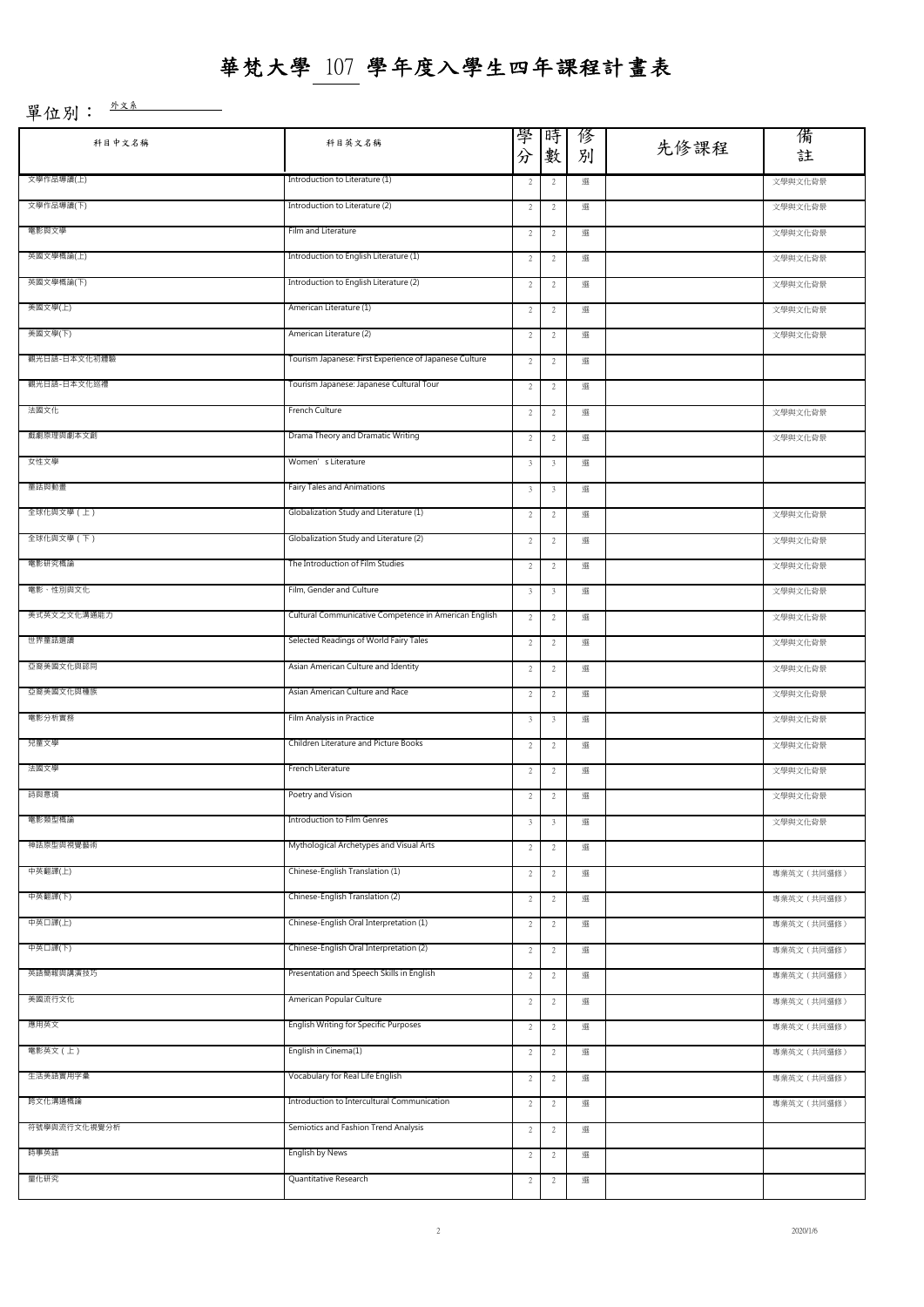| 科目中文名稱              | 科目英文名稱                                                           | 學<br>分                                | 時<br>數                  | 俢<br>別 | 先修課程        | 備<br>註      |
|---------------------|------------------------------------------------------------------|---------------------------------------|-------------------------|--------|-------------|-------------|
| 國際遊學—美國路易斯克拉克州立學院   | International Tour Study: American Lewis Clark State College     | $\overline{c}$                        | 選                       |        | 專業英文 (共同選修) |             |
| 英語發音練習              | <b>English Pronunciation Practice</b>                            | $\overline{c}$<br>$\overline{2}$<br>選 |                         |        |             | 專業英文 (共同選修) |
| 電影英文(下)             | Learning English through Movies                                  |                                       | $\overline{c}$          | 選      |             |             |
| 創意寫作                | <b>Creative Writing</b><br>$\overline{c}$<br>$\overline{c}$<br>選 |                                       |                         |        | 專業英文(共同選修)  |             |
| 電腦輔助語言學習            | Computer Assisted Language Learning                              | $\overline{c}$                        | $\sqrt{2}$              | 選      |             | 專業英文(共同選修)  |
| 餐飲法語                | Restauration French                                              | $\overline{c}$                        | $\overline{c}$          | 選      |             |             |
| 旅遊法語                | Tourism French                                                   | $\overline{c}$                        | $\overline{c}$          | 選      |             |             |
| 生活法語                | Everyday French Conversation                                     | $\overline{c}$                        | $\overline{c}$          | 選      |             |             |
| 本土文化英語導覽            | English Guided Tour of Local Cultures in Taiwan                  | $\overline{c}$                        | $\overline{c}$          | 選      |             | 專業英文(共同選修)  |
| 實用航空英語              | English for Airline Business                                     | $\overline{c}$                        | $\overline{c}$          | 選      |             |             |
| 餐飲英文                | English for Restaurants                                          | $\overline{c}$                        | $\overline{c}$          | 選      |             |             |
| 展場英文                | English for Exhibitions                                          | $\overline{c}$                        | $\overline{2}$          | 選      |             |             |
| 國際英語領隊實務            | <b>International Tour Manager Practice</b>                       | $\overline{c}$                        | $\overline{c}$          | 選      |             | 專業英文 (共同選修) |
| 在地文化觀光英語            | English for Local Cultural Tourism                               | 2                                     | $\overline{c}$          | 選      |             | 專業英文 (共同選修) |
| 職場英文會話              | Effective Conversation at Work                                   | 2                                     | $\overline{c}$          | 選      |             | 專業英文 (職場英語) |
| 職場英文寫作              | Effective Writing at Work                                        | $\overline{c}$                        | $\overline{2}$          | 選      |             | 專業英文 (職場英語) |
| 英文商業書信寫作            | Business Letter Writing in English                               | 2                                     | $\overline{c}$          | 選      |             |             |
| 觀光英文(上)             | Tourist English (1)                                              | 2                                     | $\overline{c}$          | 選      |             | 專業英文 (職場英語) |
| 觀光英文(下)             | Tourist English (2)                                              | $\overline{c}$                        | $\overline{c}$          | 選      |             | 專業英文 (職場英語) |
| 職場跨文化溝通             | Intercultural Communication in the Workplace                     | 2                                     | $\overline{2}$          | 選      |             | 專業英文 (職場英語) |
| 企業英文                | Corporate English                                                | 2                                     | $\overline{2}$          | 選      |             | 專業英文 (職場英語) |
| 兒童美語教學              | Teaching Children's English                                      | $\overline{c}$                        | $\overline{c}$          | 選      |             | 專業英文 (英語教學) |
| 英文繪本教學              | Teaching English with Picturebooks                               | $\overline{c}$                        | $\overline{c}$          | 選      |             | 專業英文 (英語教學) |
| 華語文教學導論             | Introduction to Chinese Language Teaching                        | 2                                     | $\overline{c}$          | 選      |             |             |
| 英語教學理論與實務           | <b>TESOL Theory and Practice</b>                                 | 3                                     | 3                       | 選      |             |             |
| 央祜叙忉哭叙学法(工)         | English Teaching Method and Materials(I)                         | $\overline{c}$                        | $\overline{c}$          | 選      |             | 專業英文(英語教學)  |
| 英語教材與教學法(下)         | English Teaching Method and Materials(2)                         | $\overline{c}$                        | $\overline{2}$          | 選      |             | 專業英文 (英語教學) |
| 第二外語I:日文            | Second Foreign Language (1): Japanese                            | 3                                     | $\overline{\mathbf{3}}$ | 選      |             |             |
| 第二外語Ⅱ:日文            | Second Foreign Language (2): Japanese                            | $\mathbf{3}$                          | $\overline{\mathbf{3}}$ | 選      |             |             |
| 第二外語Ⅲ:日文            | Second Foreign Language (3): Japanese                            | 3                                     | $\overline{\mathbf{3}}$ | 選      |             |             |
| 第二外語IV:日文           | Second Foreign Language (4): Japanese                            | 3                                     | $\overline{\mathbf{3}}$ | 選      |             |             |
| 自主學習專題              | Topic on Self-directed Learning                                  | $\overline{c}$                        | $\overline{2}$          | 選      |             |             |
| 兒童繪本                | Picture Book for Children                                        | $\overline{c}$                        | $\overline{c}$          | 選      |             |             |
| 採訪與寫作               | Reporting and Writing                                            | $\overline{c}$                        | 2                       | 選      |             |             |
| 人文壯遊與文化省思           | The Grand Tour: Humanity, Culture and Reflection                 | $\overline{c}$                        | $\overline{c}$          | 選      |             |             |
| 海外實習-中國             | Overseas Internship-China                                        | $\mathbf{1}$                          | $\mathbf 0$             | 選      |             |             |
| 海外實習-中國             | Overseas Internship-China                                        | $\overline{c}$                        | $\mathbf 0$             | 選      |             |             |
| 美國路易斯克拉克州立學院-學術寫作   | LCSC: Academic Writing                                           | 5                                     | -5                      | 選      |             |             |
| 美國路易斯克拉克州立學院-閱讀與字彙  | LCSC: Reading & Vocabulary                                       | 5                                     | 5                       | 選      |             |             |
| 美國路易斯克拉克州立學院-團體討論法則 | <b>LCSC</b> : Discussion Process/Principles                      | $\overline{c}$                        | 2                       | 選      |             |             |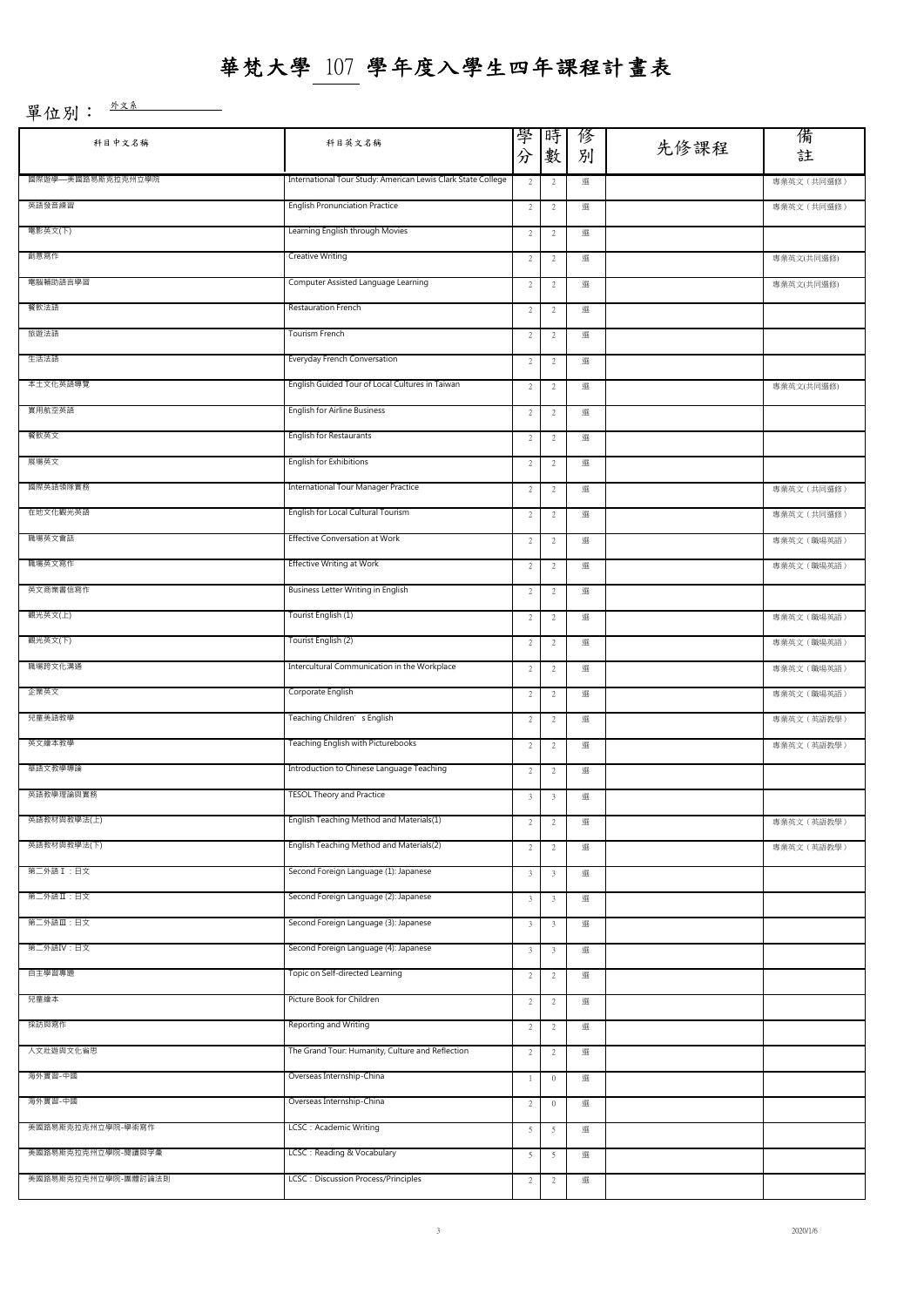| 科目中文名稱               | 科目英文名稱                                              | 學<br>分                  | 時<br>數                  | 俢<br>別 | 先修課程 | 備<br>註 |
|----------------------|-----------------------------------------------------|-------------------------|-------------------------|--------|------|--------|
| 美國路易斯克拉克州立學院-文法      | LCSC: Grammar                                       | 5                       | 5                       | 選      |      |        |
| 美國路易斯克拉克州立學院-多媒體語言學習 | LCSC: Multimedia Lab                                |                         | $\overline{\mathbf{3}}$ | 選      |      |        |
| 美國路易斯克拉克州立學院-認識美國    | LCSC: Meet the USA                                  | $\overline{2}$          | 2                       | 選      |      |        |
| 美國路易斯克拉克州立學院-基礎群組規劃  | LCSC: ABC Group Planning                            | $\overline{2}$          | $\overline{2}$          | 選      |      |        |
| 美國路易斯克拉克州立學院-新生訓練    | <b>LCSC: Orientation Seminar</b>                    | $\mathbf{1}$            | $\mathbf{1}$            | 選      |      |        |
| 美國路易斯克拉克州立學院-寫作銜接課程  | LCSC: Bridge College Writing                        | 5                       | 5                       | 選      |      |        |
| 美國路易斯克拉克州立學院-研究方法    | LCSC: Bridge Research Skills                        | $\overline{2}$          | $\overline{2}$          | 選      |      |        |
| 美國路易斯克拉克州立學院-簡報技巧    | LCSC: Bridge Presentation Skills                    | $\overline{2}$          | $\sqrt{2}$              | 選      |      |        |
| 美國路易斯克拉克州立學院-文法銜接課程  | LCSC: Bridge Grammar                                | $\overline{\mathbf{3}}$ | $\overline{\mathbf{3}}$ | 選      |      |        |
| 美國路易斯克拉克州立學院-課堂筆記製作  | LCSC: College Lecture Note-Taking                   | $\overline{2}$          | $\overline{2}$          | 選      |      |        |
| 美國路易斯克拉克州立學院-教科書研讀法  | LCSC: Bridge Textbook Reading                       | $\overline{2}$          | $\overline{2}$          | 選      |      |        |
| 美國路易斯克拉克州立學院-字彙      | LCSC: Vocabulary                                    | $\overline{\mathbf{3}}$ | $\overline{\mathbf{3}}$ | 選      |      |        |
| 美國路易斯克拉克州立學院-公民素養    | LCSC: Civics/Vocabulary                             | $\mathbf{3}$            | $\overline{\mathbf{3}}$ | 選      |      |        |
| 中國上海師範大學-國際交流        | Shanghai Normal University : International Exchange | $\overline{4}$          | $\overline{4}$          | 選      |      |        |
| 美國路易斯克拉克州立學院-演說技巧    | LCSC: Clear Speech                                  |                         | $\sqrt{2}$              | 選      |      |        |
| 美國路易斯克拉克州立學院-服務教育    | LCSC: Service Learning                              | $\overline{2}$          | $\sqrt{2}$              | 選      |      |        |
| 美國路易斯克拉克州立學院-辯論      | LCSC: Debate                                        | $\overline{2}$          | $\overline{2}$          | 選      |      |        |
| 美國路易斯克拉克州立學院-大學生涯規劃  | LCSC: College Success                               | $\overline{2}$          | $\overline{2}$          | 選      |      |        |
| 美國路易斯克拉克州立學院-心理學     | LCSC: Psychology                                    | $\overline{2}$          | $\overline{2}$          | 選      |      |        |
| 美國路易斯克拉克州立學院-田野調查    | LCSC: Hells Canyon Institute                        | $\overline{3}$          | $\overline{\mathbf{3}}$ | 選      |      |        |
| 美國路易斯克拉克州立學院-發展心理學   | LCSC: Developmental Psychology                      | $\mathbf{3}$            | $\overline{\mathbf{3}}$ | 選      |      |        |
| 美國路易斯克拉克州立學院-劇場實務    | LCSC: Theatre Production                            | $\overline{\mathbf{3}}$ | 3                       | 選      |      |        |
| 美國路易斯克拉克州立學院-導演實習    | LCSC: Direction Internship (PR : KCACTF)            | $\mathbf{1}$            | $\mathbf{1}$            | 選      |      |        |
| 中國上海師範大學-國際交流        | Shanghai Normal University : International Exchange | $\overline{2}$          | $\overline{c}$          | 選      |      |        |